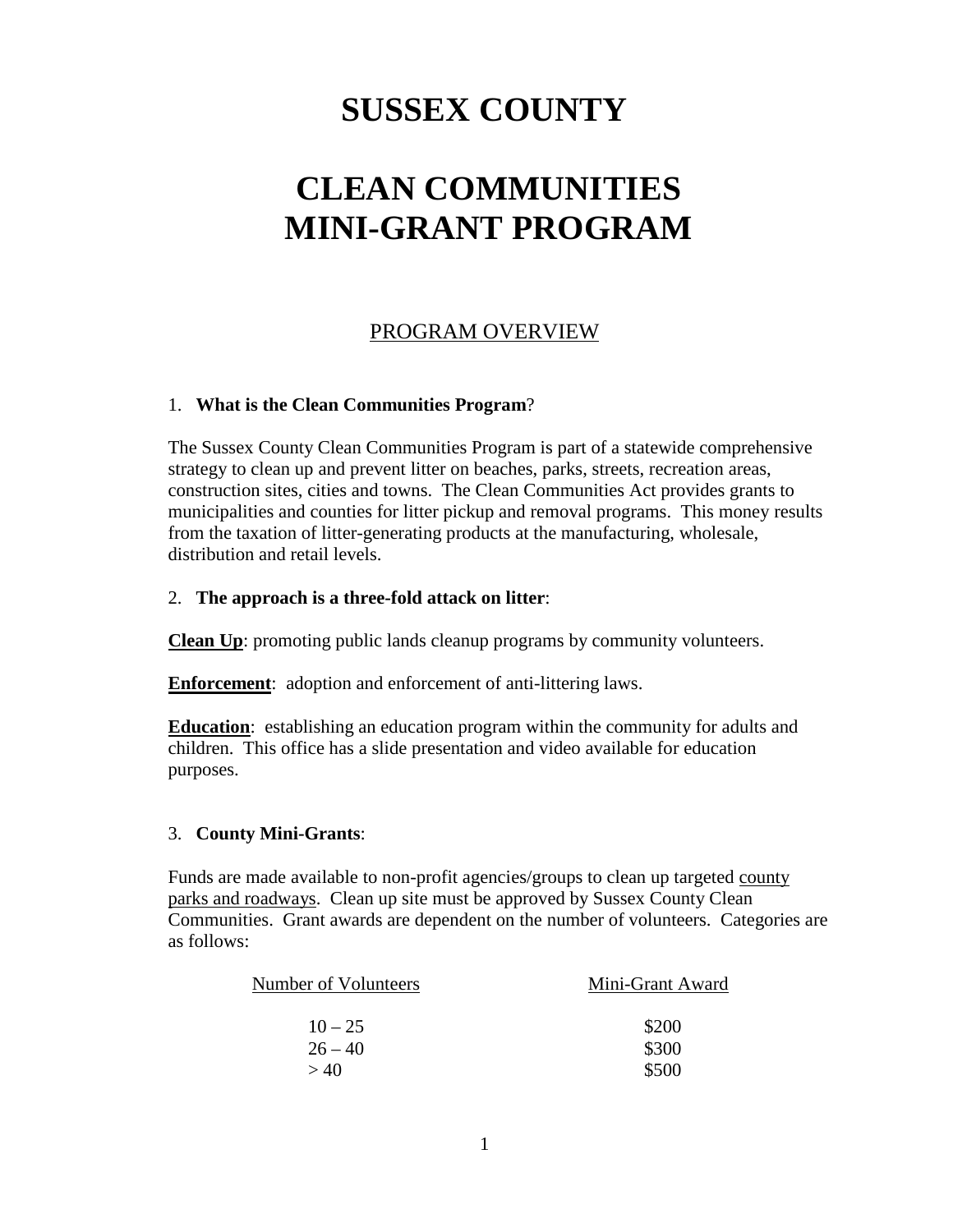### **SUSSEX COUNTY CLEAN COMMUNITIES**

### **MINI-GRANT GUIDELINES**

- 1. All organizations must submit a mini-grant application and receive prior approval from the Division of Health before conducting a cleanup.
- 2. All participants must wear safety protective gear (vests, gloves and etc.)
- 3. Each organization must complete a Mini-Grant Summary Report (Pg 8).
- 4. Grant awards will be based on the number of volunteers. The maximum award will be \$500. ALL SUPPLIES PLUS THE LITTER REPORTS MUST BE RETRUNED BEFORE YOUR PAYMENT CAN BE MADE!
- 5. Each organization is responsible for transportation to and from the designated clean up site.
- 6. Each organization must agree to provide a **minimum** of 10 workers.
- 7. The organization will agree to provide an adult supervisor for every 10 youth workers (under age 18).
- 8. Each participant will be expected to work a minimum of 3 hours.
- 9. All recyclable items must be sorted and put into separate clear bags.
- 10.Each project will require a minimum coverage of 2 miles of county road right-of-way or 20 acres of county property/parkland.
- 11.The date(s) of work must be approved by the County Clean Communities Coordinator.
- 12.Each organization must affirm that they are a Bonafide non-profit group (see Non-Profit Status Form) and all participants must sign individual release forms prior to participation in any Sussex County cleanup project.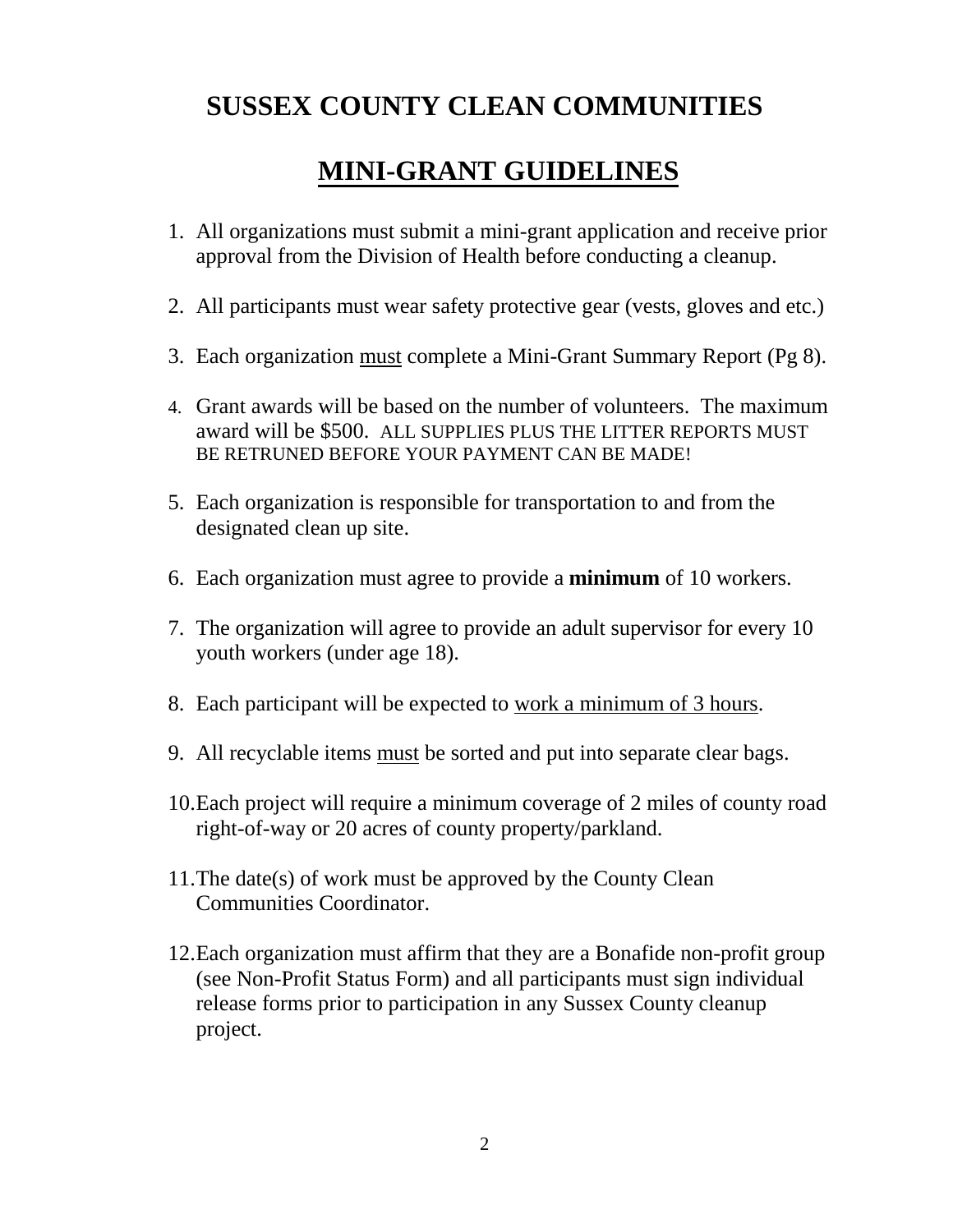### **SUSSEX COUNTY CLEAN COMMUNITIES MINI-GRANT APPLICATION**

| Address:                                                                                                                       |                                                                                                   | <u> 1989 - Johann Stoff, deutscher Stoff, der Stoff, der Stoff, der Stoff, der Stoff, der Stoff, der Stoff, der S</u>                                                                                                                          |
|--------------------------------------------------------------------------------------------------------------------------------|---------------------------------------------------------------------------------------------------|------------------------------------------------------------------------------------------------------------------------------------------------------------------------------------------------------------------------------------------------|
| <b>Contact Person:</b>                                                                                                         |                                                                                                   |                                                                                                                                                                                                                                                |
|                                                                                                                                |                                                                                                   |                                                                                                                                                                                                                                                |
|                                                                                                                                |                                                                                                   |                                                                                                                                                                                                                                                |
| Location of Proposed Clean-Up (if known):                                                                                      |                                                                                                   |                                                                                                                                                                                                                                                |
|                                                                                                                                |                                                                                                   |                                                                                                                                                                                                                                                |
|                                                                                                                                |                                                                                                   |                                                                                                                                                                                                                                                |
| applicant.                                                                                                                     |                                                                                                   | If you are unsure of a clean-up site, contact your County Clean Communities<br>Coordinator. The Clean Communities Program reserves the right to determine what<br>area(s) will be served. We will attempt to approve the area requested by the |
| Date of Proposed Clean Up:                                                                                                     |                                                                                                   |                                                                                                                                                                                                                                                |
| <u> 1989 - Johann John Harry Harry Harry Harry Harry Harry Harry Harry Harry Harry Harry Harry Harry Harry Harry H</u><br>Date |                                                                                                   | Rain Date                                                                                                                                                                                                                                      |
| How would you describe your organization?                                                                                      |                                                                                                   |                                                                                                                                                                                                                                                |
| Church Group                                                                                                                   | Civic Group                                                                                       |                                                                                                                                                                                                                                                |
| Cub/Boy Scouts                                                                                                                 |                                                                                                   | <b>Brownies/Girl Scouts</b>                                                                                                                                                                                                                    |
| <b>Environmental Group</b>                                                                                                     |                                                                                                   | <b>Youth Athletics</b>                                                                                                                                                                                                                         |
| School/PTA                                                                                                                     |                                                                                                   | Other (describe)                                                                                                                                                                                                                               |
| Expected number of participants:                                                                                               | <u> 1989 - Johann Barnett, fransk konge</u>                                                       |                                                                                                                                                                                                                                                |
| Submit completed application to:                                                                                               | Division of Health<br>Office of Environmental Health<br>201 Wheatsworth Road<br>Hamburg, NJ 07419 | Attn: Anita DeMatteo (adematteo@sussex.nj.us)                                                                                                                                                                                                  |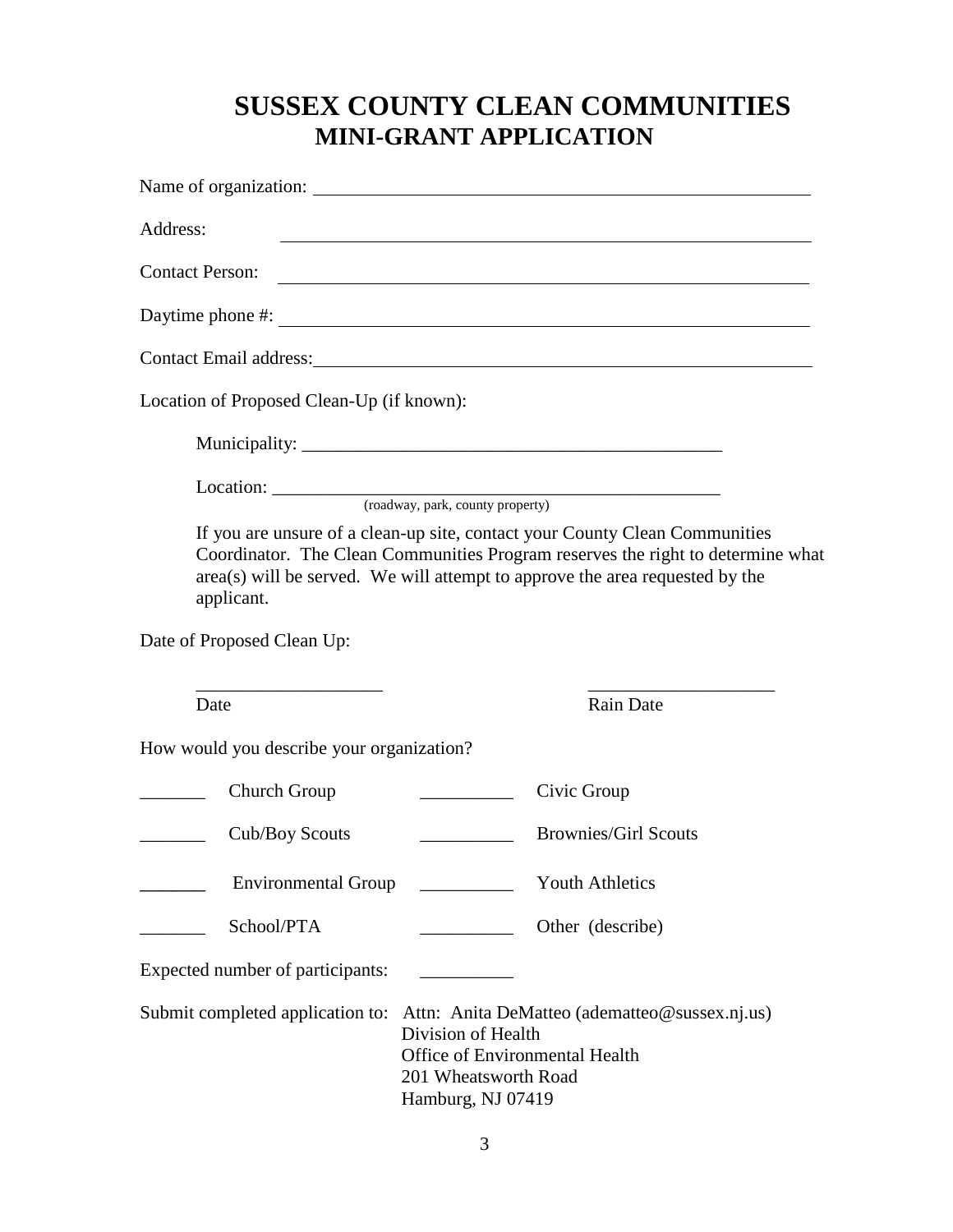## **CLEAN COMMUNITIES PROJECT CHECK LIST**

- 1. Compile a roster of all participating youth workers and adult supervisors. Please attach this list to the summary report and return to the Sussex County Clean Communities Program Coordinator after you have completed the clean up. **Remember that you need a minimum of 1 adult for every 10 youth workers.**
- 2. To facilitate payment, establish a bank account in the name of your group/organization if you have not already done so. All Mini-Grant checks will be issued in the group/organization's name.
- 3. Designate a contact person who can be reached **during the day.** Specify their daytime telephone number AND email address on the application.
- 4. Select a primary date and backup rain date at the time you schedule your clean up date. Make all participants aware of these dates.
- 5. Designate an individual who is available DURING THE DAY to pick up all the items needed for clean up. Gloves, garbage bags and safety vests are available at the Lafayette Garage Sunset Inn Road, Lafayette NJ. **Please call 973-579-0370 first to make an appointment!**
- 6. Contact your local newspaper for media coverage. Weekly newspapers are always looking for local interest stories.
- 7. Before beginning your clean up, instruct all participants that they should not pick up anything which they believe to be potentially hazardous (i.e. medical waste, unknown liquid/chemical substances, etc.) REMEMBER: Participants should wear gloves at all times.
- 8. Make your clean up a learning experience. Ask children who participate in the program to write about their experience and send them to the address listed above. We value your input.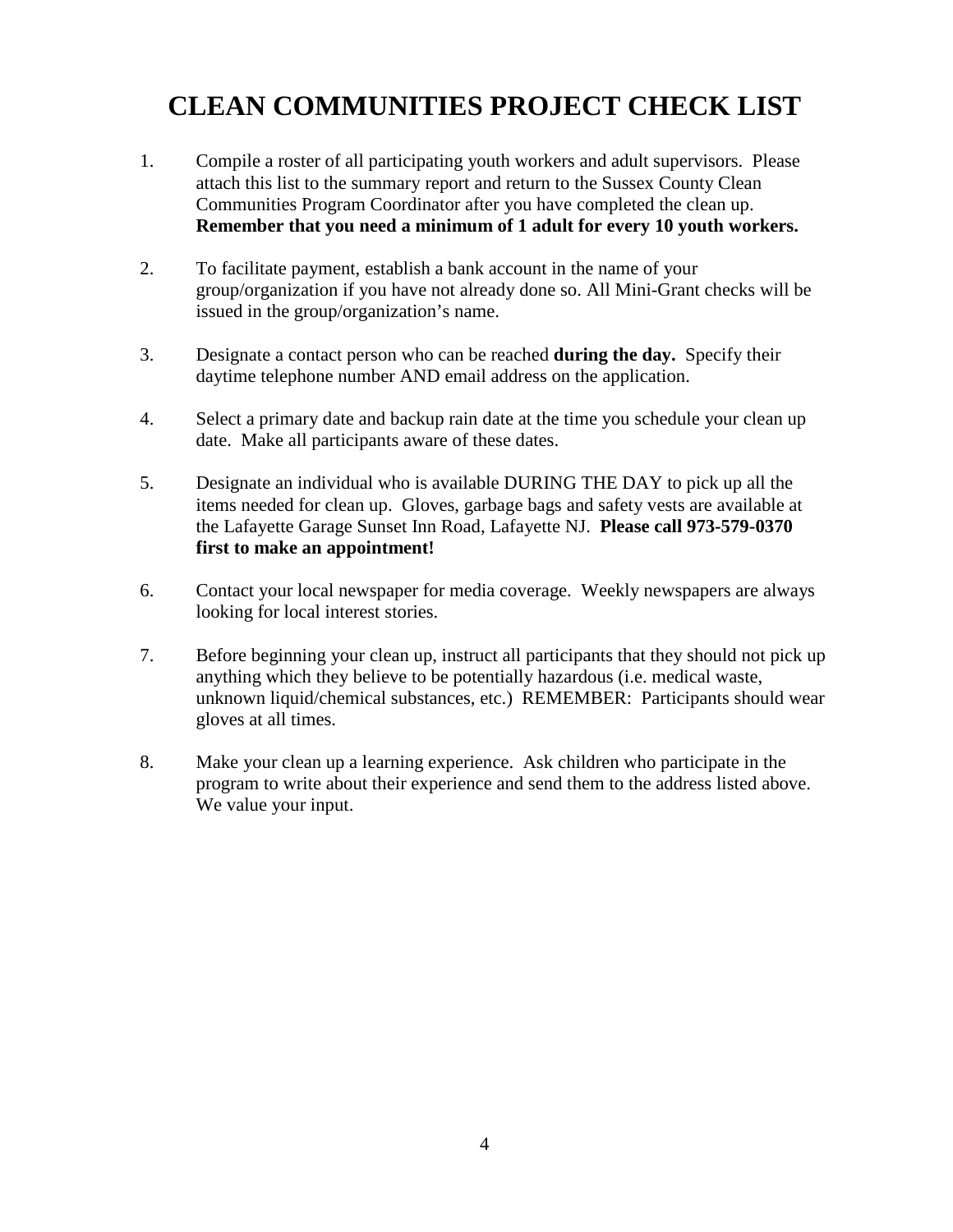### **SOME SUGGESTIONS FOR A SUCCESSFUL PROGRAM**

- 1. Suggested clothing for workers:
	- a. Long pants (blue jeans recommended).
	- b. Long sleeve shirt/coat.
	- c. Some type of work boot or shoe (Minimum ankle high suggested).
	- d. Work gloves.
	- Note: During the cold weather, dress warmly in layers. Three hours outside is a long time!
- 2. Lunch/refreshments are the responsibility of the group. Please check with your local Clean Communities Coordinator to be certain.

Some suggestions are:

- a. Have workers bring a bag lunch and the group can provide the beverages.
- b. Have some group members bring out lunch/snack food to the work site.
- c. Get a local merchant (deli, pizza place) to donate food and beverages.
- d. Plenty of cold drinks in the summer, hot drinks in the winter. What you can provide is what will be available. You may not be near a store.
- 3. It is also a good idea to use the bathroom before reporting to the work site. There will probably NOT be any restroom facilities on site.